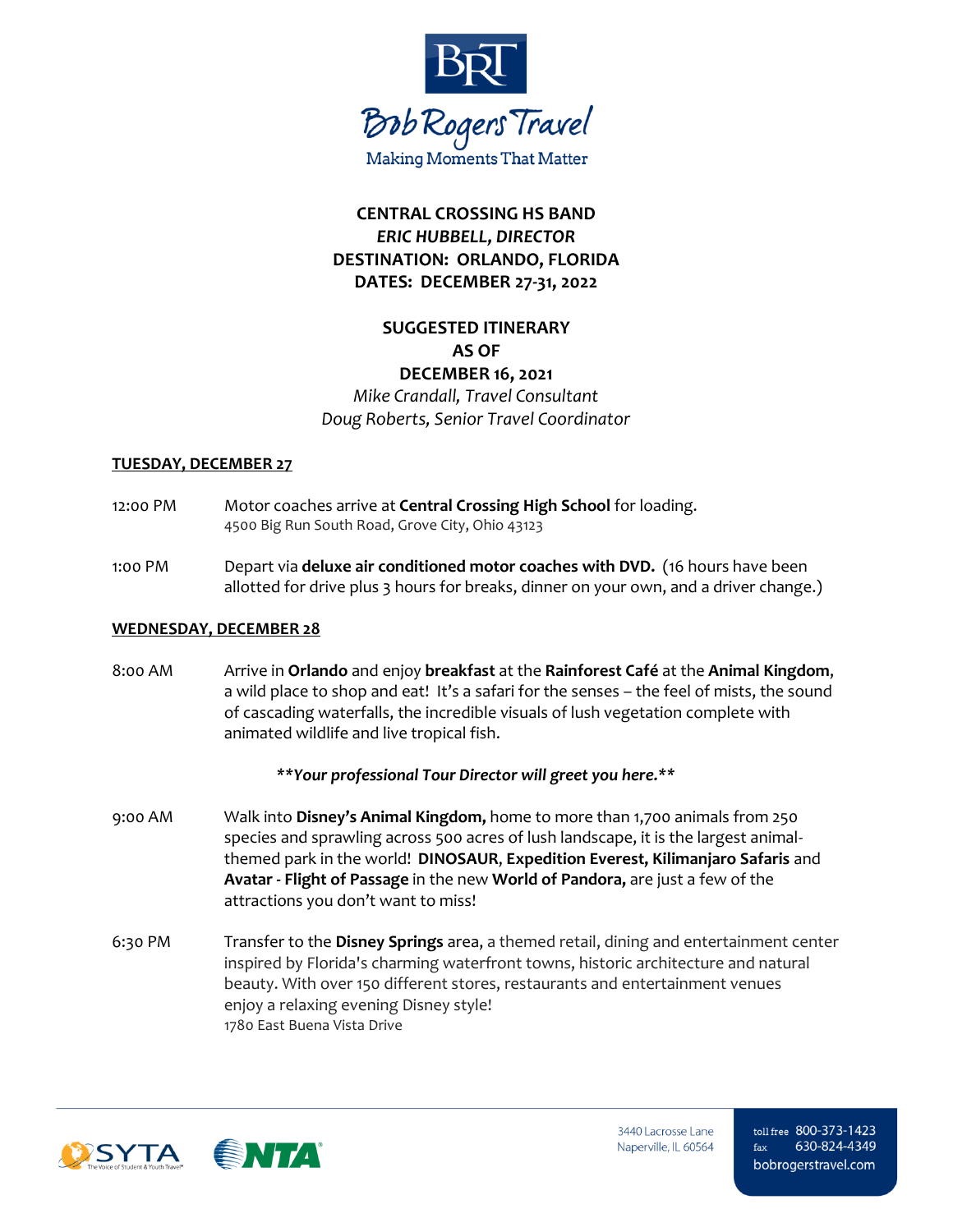

- 7:00 PM Have **dinner** at **Planet Hollywood** at Disney Springs. The largest in the world, the three levels of are densely decorated with movie memorabilia and props from some of Hollywood's hottest films and TV shows. 1506 East Buena Vista Drive
- 10:00 PM Transfer to your hotel to check-in for the evening. **Rosen Plaza Hotel** (or similar)

**1 Private Security Guard on duty – 10:30 PM-5:30 AM**

#### **THURSDAY, DECEMBER 29**

- 8:00 AM **Breakfast included** at your hotel.
- 9:00 AM Spend the day experiencing the **Magic Kingdom!** Capture the enchantment of fairy tales with exciting entertainment, classic attractions, backstage tours and beloved Disney Characters with seven whimsical lands. Be sure to hit such attractions as **Big Thunder Mountain Railroad, Space Mountain**, the **Haunted Mansion,** and the classic **It's a Small World.** 1180 Seven Seas Drive
- 2:00 PM The **Central Crossing HS Marching Band** performs in today's **"Mickey's Once Upon A Christmastime" Pre-Parade!** *(Pending acceptance and scheduling by Disney Imagination Campus).*

You will have **\$20 on a Disney Dining Card** to use towards dinner in the park.

- 9:00 PM Enjoy **Disney Enchantment**, a nighttime extravaganza that will take you on a journey to a world of wonder filled with friendship, love and fun. Inspiring everyone to believe in magic, it features captivating Disney music, enhanced lighting, stunning fireworks and – for the first time – immersive projection effects that extend from Cinderella Castle down Main Street, USA!
- 10:00 PM Return to your hotel for the evening.

**1 Private Security Guard on duty – 10:30 PM-5:30 AM**